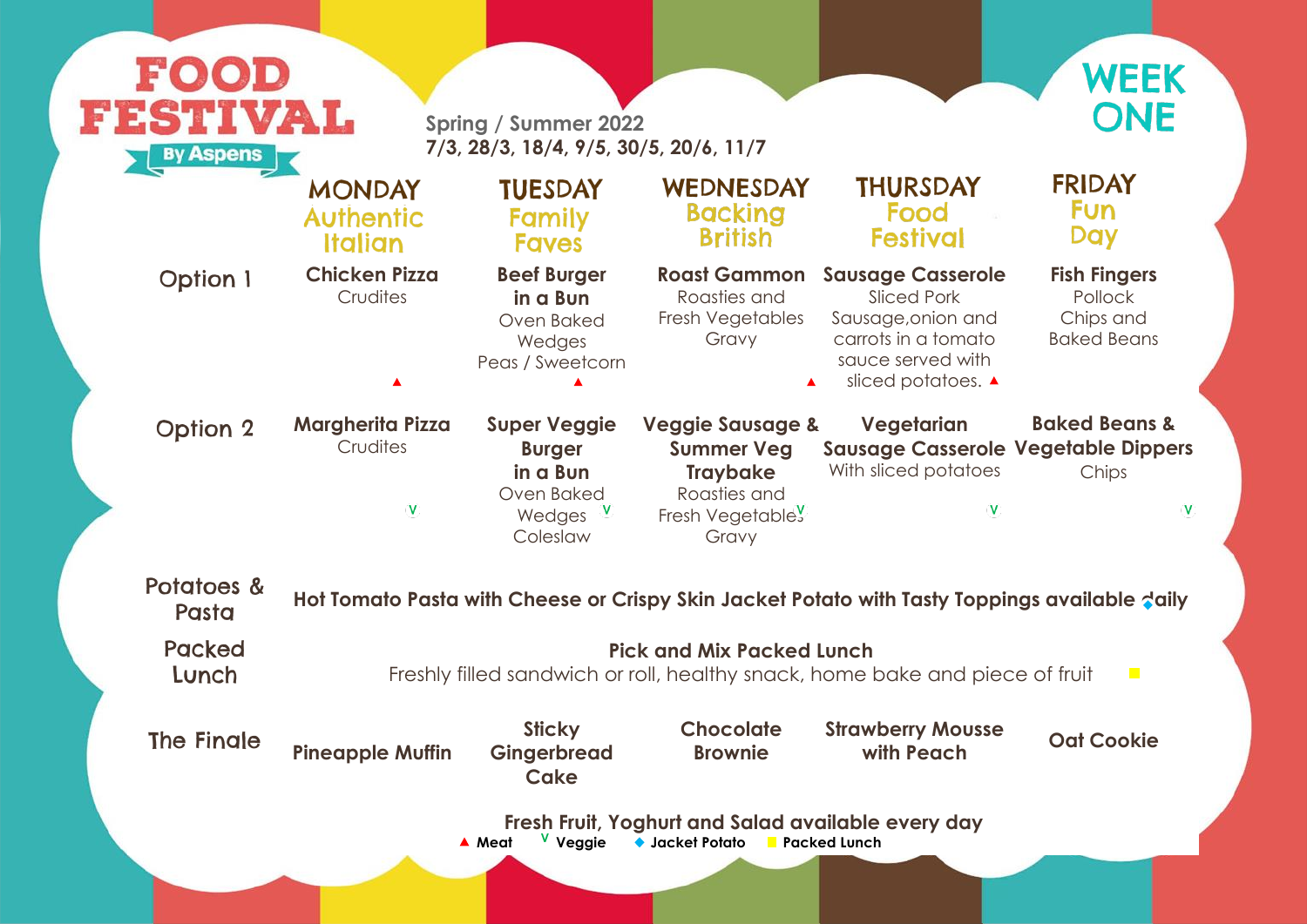

| <b>By Aspens</b>       |                                                                                                                  |                                                                                  | 21/2, 14/3, 4/4, 25/4, 16/5, 6/6, 27/6, 18/7                                                                     |                                                                       |                                                                                                              |
|------------------------|------------------------------------------------------------------------------------------------------------------|----------------------------------------------------------------------------------|------------------------------------------------------------------------------------------------------------------|-----------------------------------------------------------------------|--------------------------------------------------------------------------------------------------------------|
|                        | <b>MONDAY</b><br><b>Authentic</b><br><b>Italian</b>                                                              | <b>TUESDAY</b><br><b>Family</b><br><b>Faves</b>                                  | WEDNESDAY<br><b>Backing</b><br><b>British</b>                                                                    | <b>THURSDAY</b><br>Food<br><b>Festival</b>                            | <b>FRIDAY</b><br><b>Fun</b><br><b>Day</b>                                                                    |
| <b>Option 1</b>        | <b>Cottage Pie</b><br>Minced Beef topped<br>with Mash Potato and<br>served with Green<br>Beans                   | <b>Pulled Pork &amp;</b><br>Mash<br>Carrots<br><b>BBQ</b> sauce                  | <b>Roast Chicken &amp;</b><br>Stuffing<br>Roasties and<br>Fresh Vegetables<br>Gravy                              | <b>Beef Lasagne</b><br>Potato Wedges<br><b>Rainbow Slaw</b>           | <b>Fish Fingers</b><br>Chips and<br><b>Mushy Peas</b>                                                        |
|                        |                                                                                                                  |                                                                                  |                                                                                                                  |                                                                       |                                                                                                              |
| <b>Option 2</b>        | <b>Veggie Bolognese</b><br><b>Whole Grain Penne</b><br><b>Garlic Slice</b><br><b>Green Salad</b><br>$\mathbf{V}$ | <b>Baked Bean &amp;</b><br><b>Veggie Sausage</b><br><b>Cowboy Pie</b><br>Carrots | <b>Cheese &amp; Spring</b><br><b>Onion Pastry Slice</b><br>Roasties and<br>Fresh Vegetables<br>Gravy             | <b>Veggie Nachos &amp;</b><br><b>Cheese</b><br>Potato Wedges<br>Salad | <b>Carrot &amp; Potato</b><br><b>Cakes Homemade</b><br><b>Tomato sauce</b><br>Chips and<br><b>Mushy Peas</b> |
| Potatoes &<br>Pasta    | Hot Tomato Pasta with Cheese or Crispy Skin Jacket Potato with Tasty Toppings available daily                    |                                                                                  |                                                                                                                  |                                                                       |                                                                                                              |
| <b>Packed</b><br>Lunch |                                                                                                                  |                                                                                  | <b>Pick and Mix Packed Lunch</b><br>Freshly filled sandwich or roll, healthy snack, home bake and piece of fruit |                                                                       |                                                                                                              |
| The Finale             | <b>Chocolate Crackle Rice Krispie Cakes</b>                                                                      |                                                                                  | <b>Chocolate &amp;</b><br><b>Marshmallow</b><br>Cake                                                             | <b>Apple Pie &amp;</b><br><b>Custard</b>                              | $\overline{\phantom{a}}$<br><b>Fruity Jelly</b>                                                              |
|                        |                                                                                                                  |                                                                                  | Fresh Fruit, Yoghurt and Salad available every day                                                               |                                                                       |                                                                                                              |